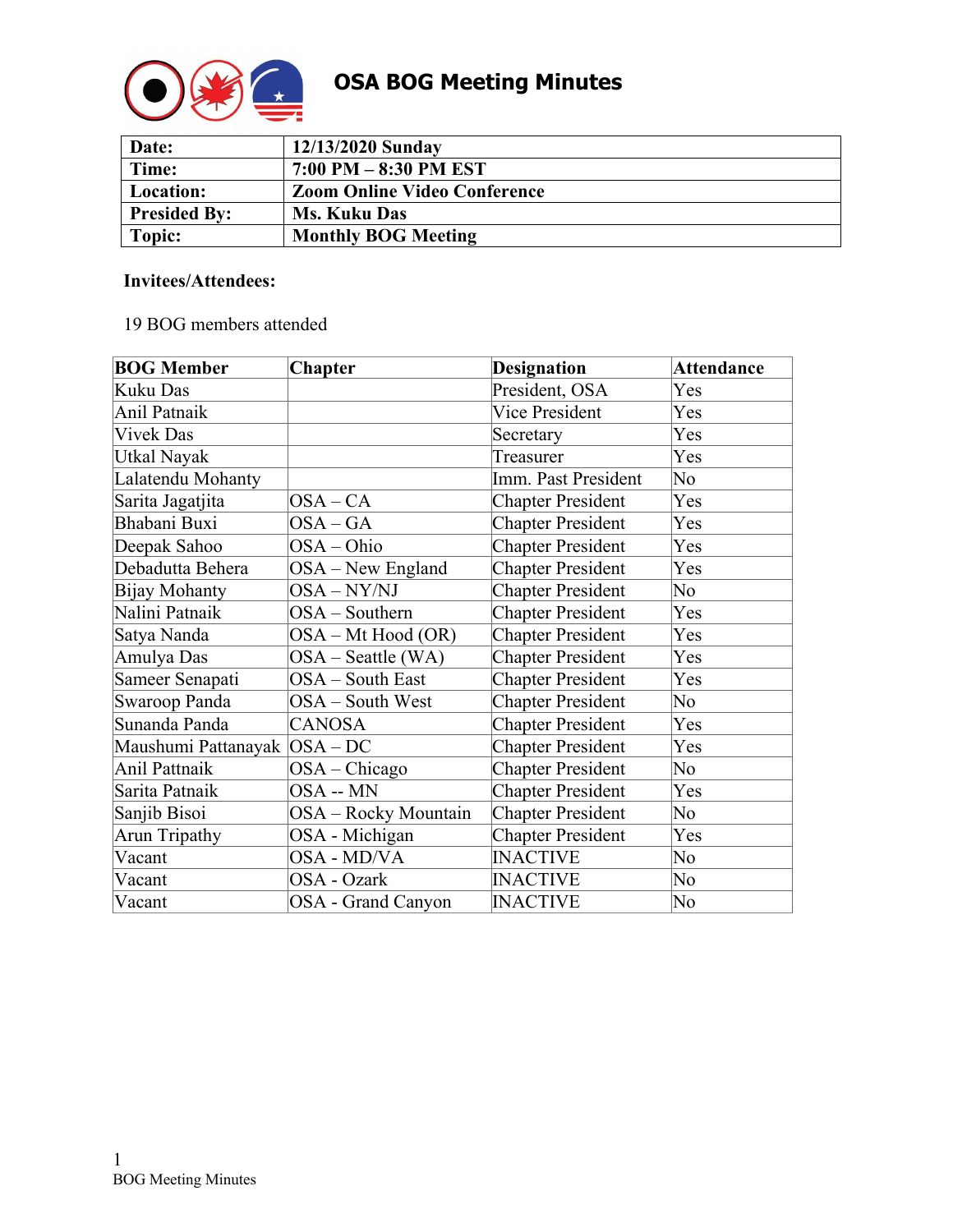

## **Introduction & Meet & Greet**

- The BOG started with a brief Meet and Greet over Zoom online video conference. The session was brought to motion by the President.
- President Kuku Das welcomed the BOG Members and mentioned that she is excited to see a higher number of attendees in this meeting.

### **General Elections for new OSA Leadership**

- President Mrs. Kuku Das updated everyone about the beginning of Election for OSA National term 2021 - 2023. The Election committee members remain unchanged from last time. They are - Prashanta Ranabijuli, Shantanu Das and Bimal Rath. The Process will start by the end of December with the committee announcing the election process and due dates. Some important things to keep in mind:
- Chapter presidents will be sent out a list of their chapter members eligible for voting by second week of January by the OSA Secretary
- Chapter presidents to validate the list and work with chapter members to update their email address and location and confirm by end of January about correctness of voter list
- The voting would be done through electronic ballot, using an industry leading platform -Election Buddy. Hence it is important for chapter presidents to ensure that every voting member has active email id. In many cases the spouses share one email id in the OSA Directory. They must have separate email ids for each voting individual for the voting process. Chapter presidents are requested to bring this awareness to the community and work with chapter members to update email addresses before an election ballot call is made around the end of January.

### **OSA Global Mahotsav 2020 discussion**

- President Kuku Das said that the OSA team is fully engaged in preparation of the Global Mahotsav event that is scheduled for Dec 26 and 27. The response from Thirty plus countries to participate in the event has been impressive. Many eminent faces from Odisha and beyond in the field of Politics, Education, Art, Civil Services, Foreign services have confirmed as well as expressed their enthusiasm to be part of the event. President Kuku Das explained the agenda for Global Mahotsav to BOG members.
- There is inclusion of a new seminar consisting of the Consulate Generals from Odia background. BOG meeting participants discussed plans to contact various officials to this event.
- Treasurer Utkal Nayak presented the Global Mahotsav website to the team and gave a detailed run through of the event details.
- Chapter Presidents agreed that they will create a teaser video of Global Mahotsav to invite others and post in social media.
- Treasurer Utkal Nayak Presented the website of Odisha Development Forum.